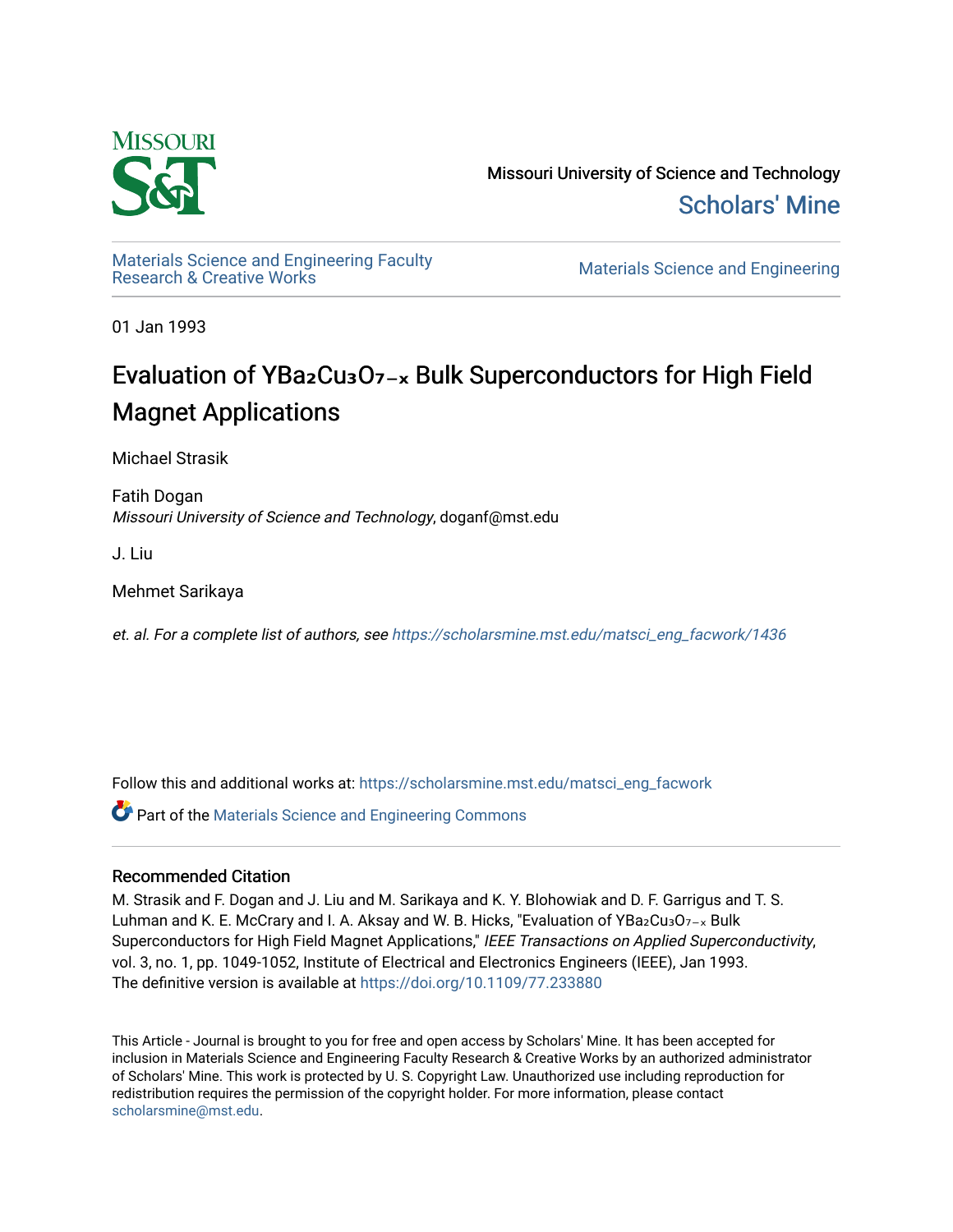#### IEEE **TRANSACTIONS ON APPLIED SVPERCONDUCTIVI'IY, VOL. 3, N0.1,** MARCH **1993 1049**

## **EVALUATION OF YBa,Cu,O,\_, BULK SUPERCONDUCTORS FOR HIGH FIELD MAGNET APPLICATIONS**

K.Y.Blohowiak, D.F.Garrigus, T.S.Luhman K.E.McCrary and M.Strasik Boeing Defense & Space Group Seattle, Washington

I.A.Aksay, F.Dogan, W.B.Hicks, J.Liu and M.Sarikaya University of Washington Seattle, Washington Dept. of Materials Science and Engineering

Abstract--Processing of YBCO single crystals was carried out by solidification of semi-liquid YBCO composition using a seeding technique. Microstructural characterization of the pinning centers was investigated by TEM. Characterization of single crystals was carried out, relating grain size and shape to the corresponding flux profiles. Current densities were calculated based on measured trapped fields. Once circulating currents were established, flux pumping and quenching experiments were conducted. These large single crystals will be incorporated into electromagnetic forming devices for use in the military and commercial aircraft manufacturing and service industries.

#### I. INTRODUCTION

The objective of our program is to develop improved processing and fabrication methods to produce YBCO monoliths for flux-trap magnets with enhanced critical current densities in strong magnetic fields. Engineering designs for electromagnetic devices for fluxtrap magnets are being devised to demonstrate the capabilities of the magnets and provide a forum for the utilization of these materials and devices.

**Manuscript received August 24, 1992** 

### 11. MATERIALS SYNTHESIS

In order to grow oriented YBCO. single crystals,  $SmBa_2Cu_3O_{7-x}$  (SBCO) seeds were used to induce crystallization during the melt-growth process, similar to that demonstrated by Murakami, et al. **[l]**  The SBCO seeds were grown with the a-b plane parallel to the surface. Disks made from melt quenched powders were melt-processed, yielding single crystals extending to the edge of the samples. No low angle or high angle grain observed in good samples as determined by SEM, high resolution TEM, and x-ray analysis. 5 cm in diameter were grown us this technique, Figure 1. .



Fig. 1 Single crystal YBCO<br>sample; grid = 1".

1051-8223/93\$03.00 @ 1993 IEEE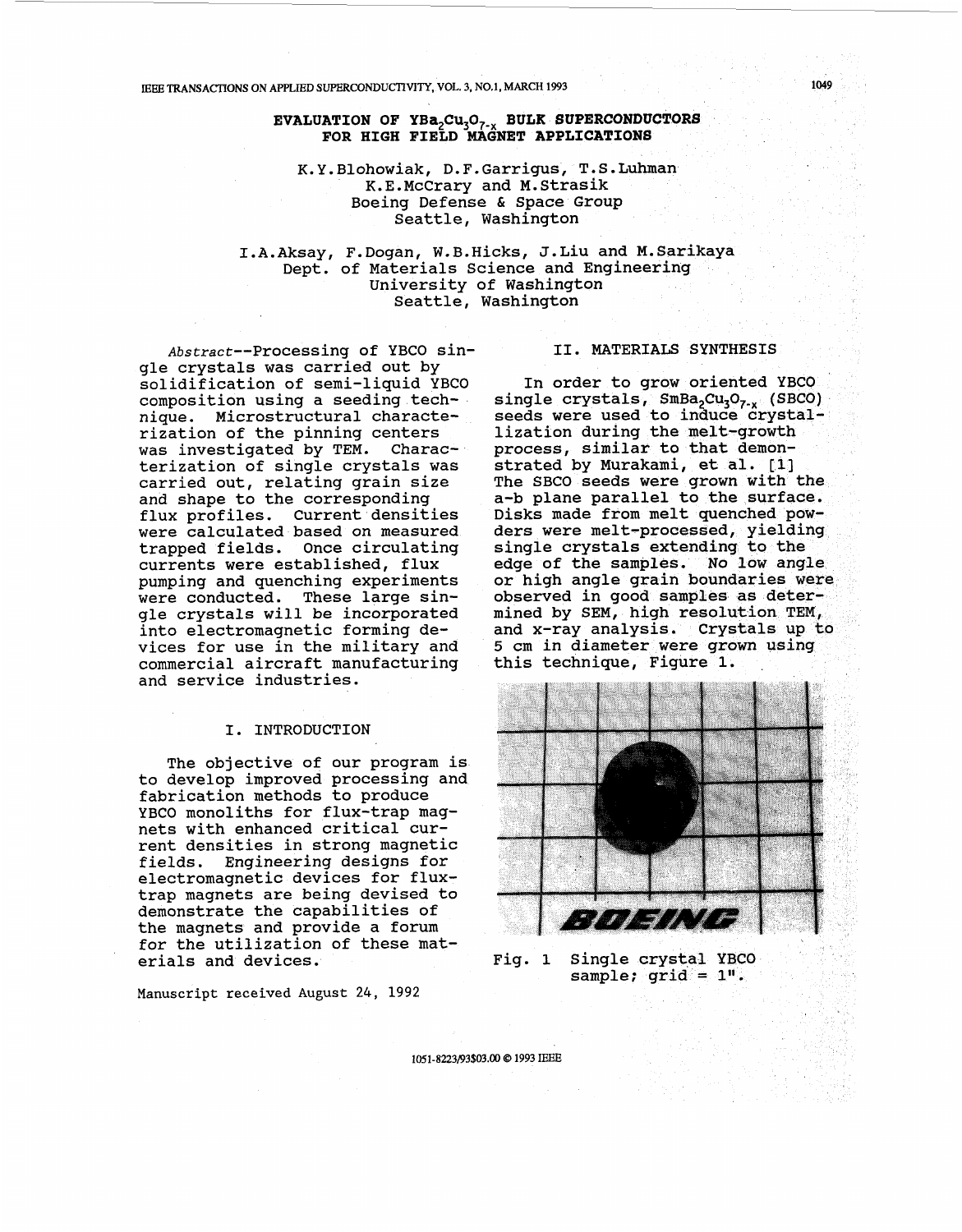Previous studies from other groups have indicated that melt quenched powders were necessary in order to grow large single crystals. However, our recent results show that this is not the case. EDS and WDS analysis by SEM on the polished single crystals, prepared from melt quenched powders revealed that platinum rich inclusions were trapped throughout the<br>sample. This indicates that the This indicates that the powders contain a small amount of Pt dissolved during melt quenching from platinum crucibles.

In order to study the effect of platinum on the growth kinetics of crystals, platinum was added to non-melt quenched powders in the<br>processing of the samples. Platprocessing of the samples. inum metal is used to limit the particle growth of the yttria-rich phases at the high temperatures, as well as providing flux pinning sites in the finished material.[2] In the melt-quenched powders, platinum is obtained through dissolution of the platinum crucible by the liquid melt. Since this is not possible in the non-quenched powders, a fine platinum powder is added prior to melt quenching. The size of the platinum particles most likely plays a role in determining the properties of the final material. The addition of colloidal platinum is currently being explored, as a means of mimicking the dissolved platinum phase.

Samples prepared by this method yielded large single crystals extending to the edge of the disk. These results indicate that melt quenched powders are not necessarily needed to be able to grow single crystal grains by the seeding technique.

Addition of excess 211 phase may help in the crystal growth kinetics. At the higher temperatures, the sample consists of a liquid phase plus 211 particulates. As the crystal nucleates, the grain begins to grow and 123

solidifies, consuming most of the 211 phase. However, some of the 211 particulates become encapsulat-<br>ed before they are consumed. Thus, ed before they are consumed. an excess of **211** is necessary to continue grain growth over a large area. If excess 211 is not present, the growth is arrested by depletion of the necessary elements prior to 123 formation.

The objective of TEM characterization is to identify the nature of the pinning centers and to understand the mechanism of the<br>growth process. The approach The approach is to study the microstructure and the composition of the material as a function of position across the sample and as a function of different crystallographic orientation. The microstructural observations were also performed on samples prepared by different processing routes to understand the influence of the melt-quenching step and other processing parameters.

We observed that there are some fine structural defects in the melt quenched powders, which are not present in powders through the nonmelt process. First, fine nanometer sized precipitates of 211 are observed. Anisotropic strain contrasts are also observed. In these powders, the twin structures are usually not well defined. However, annealing the materials at high temperature tends to reduce the density of the defects. In all of the samples, planar defects perpendicular to the c-axis were observed. These defects are usually associated with a high density of strains. Streaking of the diffraction indicates that the defects are like "stacking faults" in the a-b plane. The fine precipitates, planar defects, and strains may be responsible for high flux trapping [3]. However, the planar defects can also cause the sample to crack along the a-b plane.

**1050**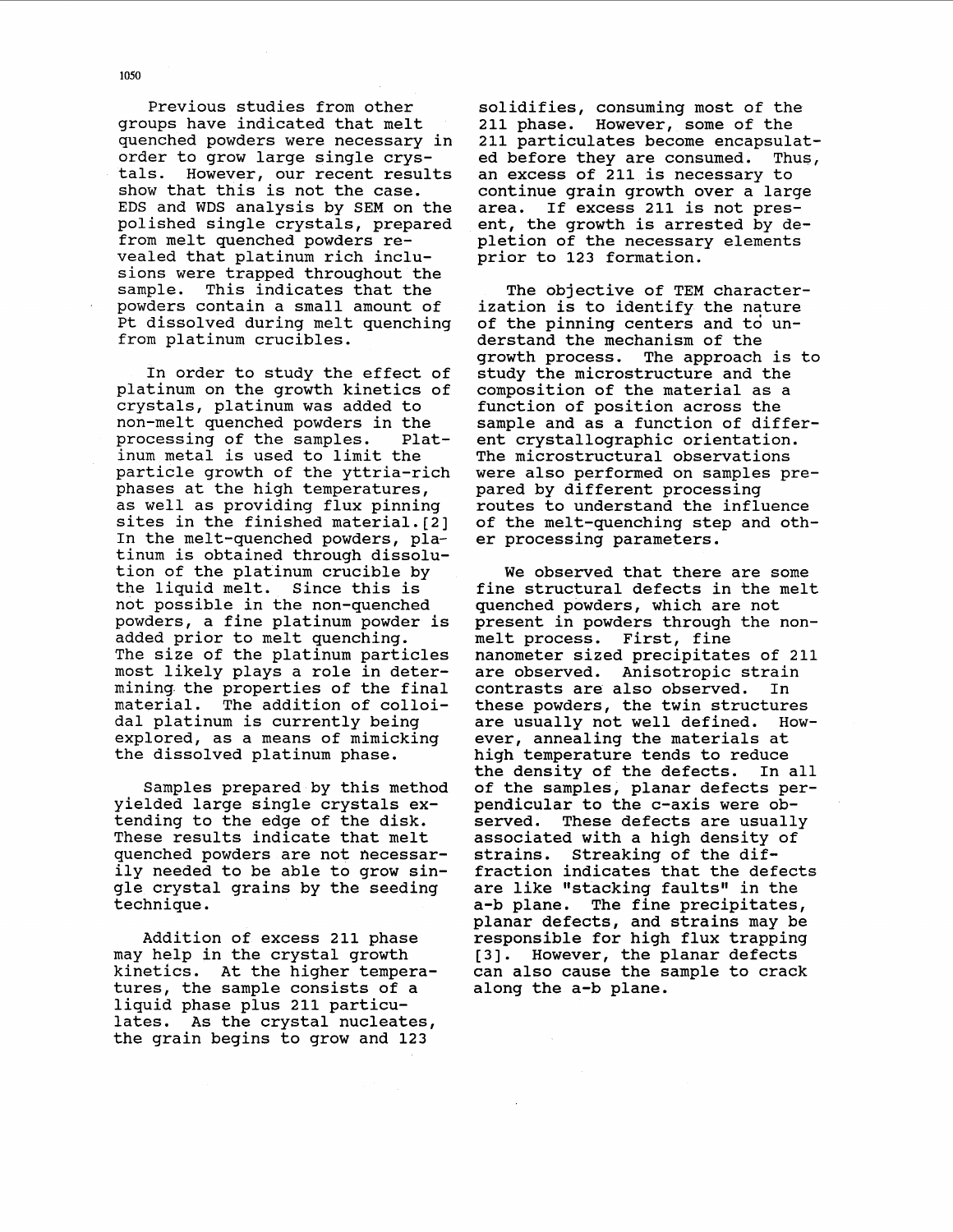#### 111. SUPERCONDUCTING PROPERTIES

#### *A. Flux-Trapping Experiments*

Flux-trapping measurements were carried out on the seeded, single crystal YBa<sub>2</sub>Cu<sub>3</sub>O<sub>7-x</sub> samples as a function of applied field and orientation of the applied field, Figure **2.** Experiments were performed both on the solid monoliths as well as on cylindrical single crystals to establish amount and profile of induced circulating currents required for the operation of the electromagnetic devices.



### Fig. **2** Flux-trap profile of a 1'IYBCO single crystal.

Fields of up to 5000 Gauss were trapped at 77K in the 1.25" diameter single crystal samples. As expected, the current density of the single crystal sample is independent of an applied field up to<br>a tested field of two Teslas. In a tested field of two Teslas. contrast to earlier samples, the magnetic field in the single crystals was more uniform over the surface of the sample. The flux profile clearly shows a presence of a circulating current in a one turn single crystal conductor, with macroscopic current densities exceeding  $1x10^4$  A/cm<sup>2</sup> at 77K in an applied field of up to at least **2**  Tesla.

Flux trapping with the quenched and non-quenched samples was carried out. Not enough data has yet been collected to determine which method yielded better material. However, the latest sample tested, a non-melt quenched sample with excess 211 and Pt weighing in at a mere 15 grams, gave a trapped field<br>of 3300 Gauss. Earlier testing on this particular sample gave much<br>lower numbers. It was not until lower numbers. the sample was reoxygenated for an additional period of time that the magnetic properties increased. This indicates that these samples require a considerably longer oxygenation period than earlier samples.

#### *B. Current Density Measurements*

Critical current density measure-<br>ments were performed at Wright Patterson Laboratories by Dr. G. Kozlowski on 1" diameter single crystals by ma field of 9 Tesla at temperatures<br>ranging from 4.2K to 85K. Figure 3 shows currents densities as a function of applied magnetic field with the applied field parallel with the c-axis. The cu sured when the field was applied<br>perpendicular to the c-axis were lower by a factor of three. The current density exc at 0 Tesla and 77K densities at temperatures up to 40K are almost independent of the applied magnetic field up to a mea-<br>sured field of 8 Tesla. This shows that the single crystals are very pure lacking the common weak links often associated with bulk YBCO<br>samples. The current densities The current densities calculated from the trapped flux experiments correlate well with the magnetization meas-These current densities are essentially similar to those observed by Nippon<br>Steel in their samples.